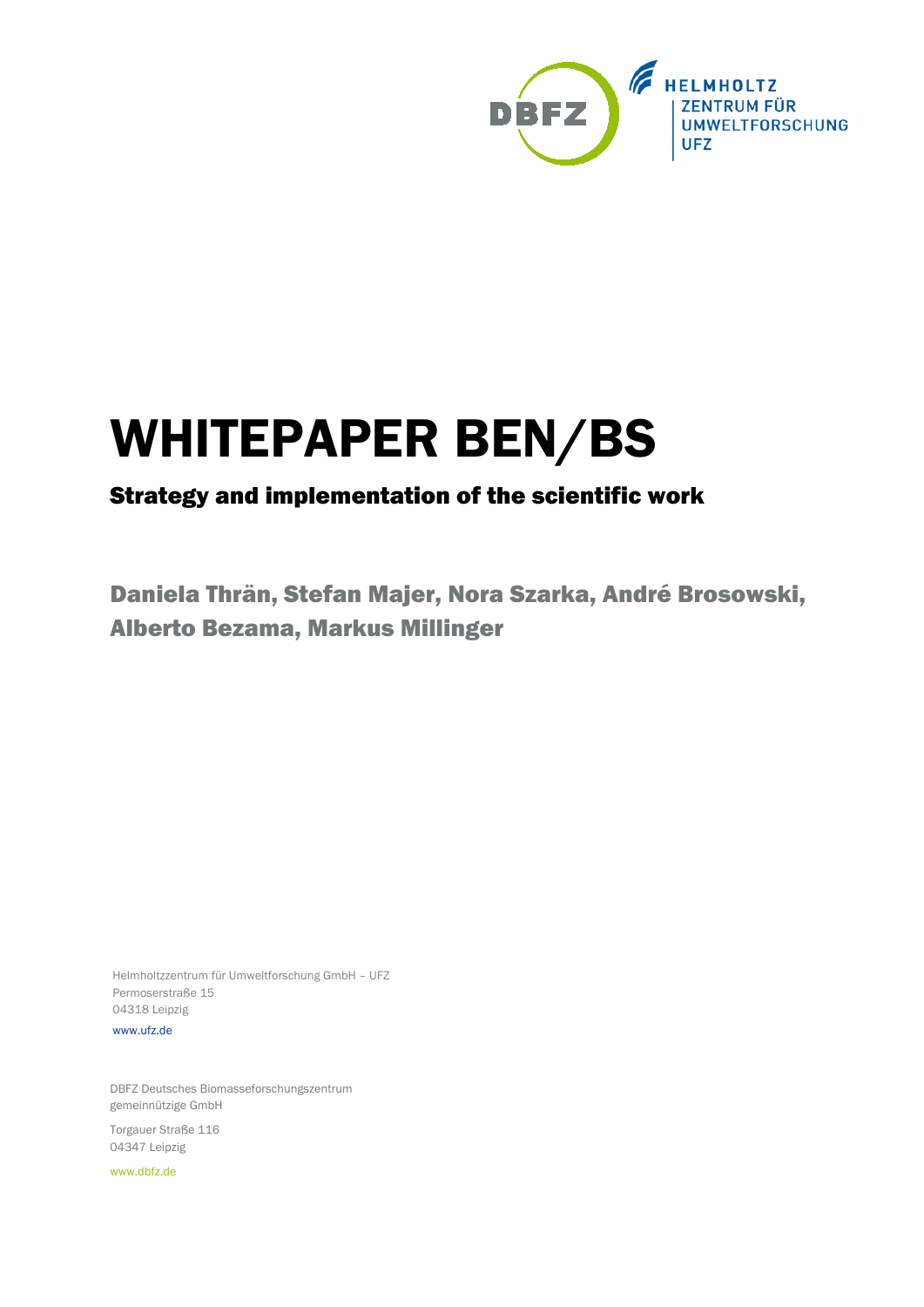# Table of Contents

| $\mathbf{1}$            |                                                                                                                                                                                            |                                                                                                                                                                                                  |  |  |  |  |  |
|-------------------------|--------------------------------------------------------------------------------------------------------------------------------------------------------------------------------------------|--------------------------------------------------------------------------------------------------------------------------------------------------------------------------------------------------|--|--|--|--|--|
| $\overline{2}$          |                                                                                                                                                                                            |                                                                                                                                                                                                  |  |  |  |  |  |
| 3                       |                                                                                                                                                                                            |                                                                                                                                                                                                  |  |  |  |  |  |
| $\overline{\mathbf{4}}$ |                                                                                                                                                                                            |                                                                                                                                                                                                  |  |  |  |  |  |
| 4.1                     | Systematized resource information: How does the availability and accessibility of renewable resources                                                                                      |                                                                                                                                                                                                  |  |  |  |  |  |
| 4.2                     | Dynamic technology assessment: Which generation technologies make what contribution to a                                                                                                   |                                                                                                                                                                                                  |  |  |  |  |  |
|                         | 4.2.1                                                                                                                                                                                      |                                                                                                                                                                                                  |  |  |  |  |  |
|                         | 4.2.2                                                                                                                                                                                      | How can the technologies be integrated into the requirements of food security, climate-neutral                                                                                                   |  |  |  |  |  |
|                         | 4.2.3                                                                                                                                                                                      | What contribution can technologies make to sustainable material and carbon balancing                                                                                                             |  |  |  |  |  |
|                         | 4.2.4                                                                                                                                                                                      | What are the concepts and scenarios of an environmentally and cost-optimal system integration<br>(e.g. bioenergy in transport, flexible electricity supply, coupled material and energy use)?  8 |  |  |  |  |  |
| 4.3                     | Science-based implementation strategies: How and by whom can the transformation of the raw material<br>base from fossil to renewable as a whole (energy and material) be made sustainable? |                                                                                                                                                                                                  |  |  |  |  |  |
| 4.4                     | How can the scientific results be brought to the relevant target groups in an appropriate form? 9                                                                                          |                                                                                                                                                                                                  |  |  |  |  |  |
| 4.5                     |                                                                                                                                                                                            |                                                                                                                                                                                                  |  |  |  |  |  |
| 5                       |                                                                                                                                                                                            |                                                                                                                                                                                                  |  |  |  |  |  |
| 6                       |                                                                                                                                                                                            |                                                                                                                                                                                                  |  |  |  |  |  |
| $\overline{7}$          |                                                                                                                                                                                            |                                                                                                                                                                                                  |  |  |  |  |  |
| 7.1                     |                                                                                                                                                                                            |                                                                                                                                                                                                  |  |  |  |  |  |
| A <sub>1</sub>          | Background: the embedding of BEN and BS in the research institutions UFZ and DBFZ 16                                                                                                       |                                                                                                                                                                                                  |  |  |  |  |  |
| A <sub>2</sub>          |                                                                                                                                                                                            |                                                                                                                                                                                                  |  |  |  |  |  |
| A3                      |                                                                                                                                                                                            |                                                                                                                                                                                                  |  |  |  |  |  |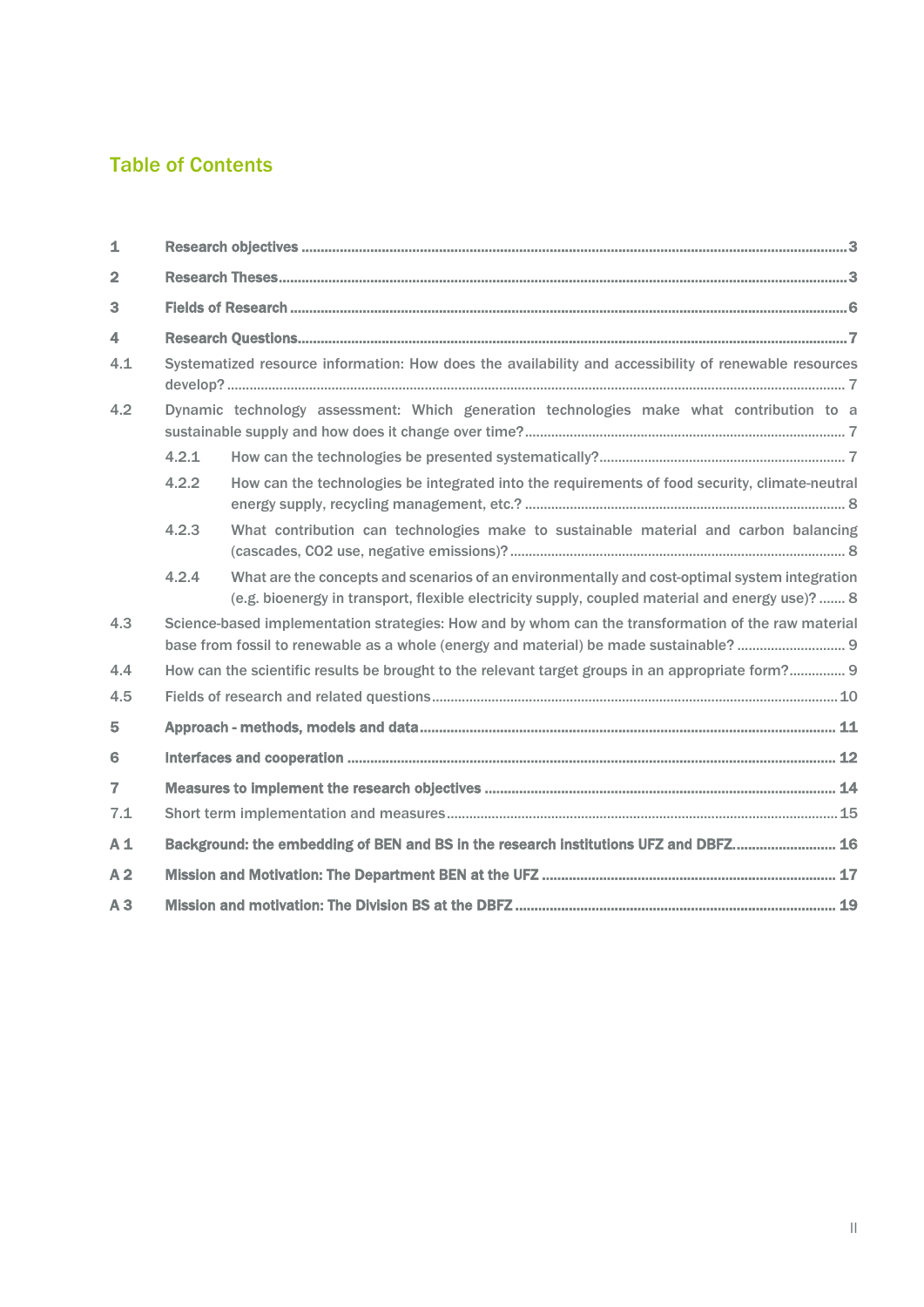# Joint research on systems analysis at Department BEN / Division BS: Mission, approach and planning

This paper describes the research objectives of the joint activities of the departments BEN (UFZ) and BS (DBFZ) up to the year 2025. The basic research theses, research fields and questions and approaches are supported and regularly updated in the TB6 research strategy of the UFZ and the roadmap of the DBFZ.

#### 1 Research objectives

Progressive climate change and resource scarcity compromise the supply of sufficient food, energy and raw materials to a growing world population (WBGU 2011, UBA 2014). The transformation towards an increasingly renewable resource base and the management of the associated far-reaching changes is one of the major challenges of the 21st century (UN 2012, BMEL 2014). This results in new requirements for the use of renewable resources and the necessity to further develop the system are introduced.

The overall research goal of the departments BEN and BS is to support this transformation process in a system-oriented manner, i.e. across sectors, technologies and disciplines, as well as through forward-looking impact assessments, and to build up broad expertise for this purpose, which is based on the missions and core competencies of the two research institutions UFZ and DBFZ (for the history of origins and embedment: see appendix).

The aim is to research the sustainable use of renewable energies and the integrated materialenergy use of renewable raw materials and biogenic residues and waste in the bio-economy as a contribution to the implementation of the Sustainable Development Goals (SDGs) of the United Nations (UN). In order to achieve this, social challenges, innovative technologies, economic effects and environmental concerns must be comprehensively taken into account and answers to the urgent issues must be provided both methodically and in terms of content using system-oriented approaches.

# 2 Research Theses

The use of renewable resources is characterised by a variety of influencing factors and interactions. The availability of land and resources is the starting point for the establishment of most efficient value-added chains, which should meet increasing supply requirements with innovative technologies. The stakeholders involved are diverse; they include actors along the value chain (producers, processors, service providers, users, recyclers or their association in clusters) as well as more far-reaching actors who design, evaluate and further develop the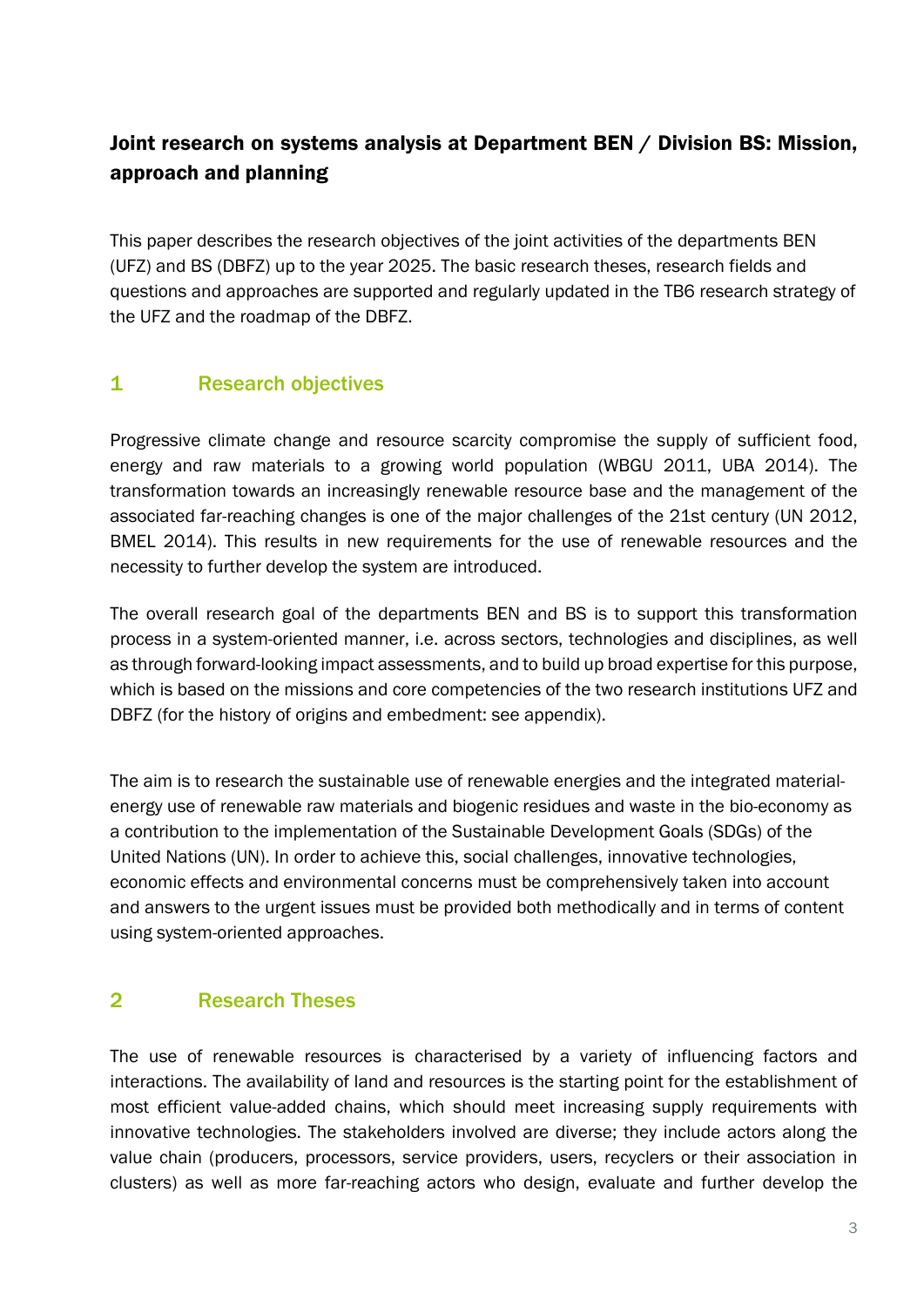framework conditions (science, NGOs, trade associations, politics, media, etc.) The resources and value chains are spatially integrated. This requires contextualized analyses and options for action as well as suitable formats and media in order to put scientific findings into practice. The priority setting is guided by the following three hypotheses:

#### 1st thesis: Bioenergy can contribute as a flexible renewable energy in combination with fluctuating renewable energy sources to a substantial reduction of GHG emissions.

The increasing use of renewable energies is the precondition for achieving the Paris climate protection goals and - due to their changed characteristics (such as low energy density, partly fluctuating supply, changed sizes and cost structures of the production plants compared to fossil energy sources) - requires the almost area-wide supply of electricity and heat from wind, sun and biomass as well as intermediate products that can be stored. The transformation of the energy system runs parallel in various areas (energy system transformation, heat system transformation, transport system transformation, etc.) and is only partially coordinated. The safe and sustainable provision of energy in this new and changing energy system will therefore be a central challenge. Wind energy and solar plants will be the central pillars of a renewable energy system. However, bioenergy, as the crucial bridge technology, makes this possible due to its storage capacity and its flexible and demand-oriented feasibility in the most diverse forms (solid, liquid, gaseous) and for any sectors (electricity, heat and transport). Apart from the combination with other renewable energies, bioenergy can also be combined with material biomass use options. For bioenergy, questions of system integration are therefore becoming increasingly relevant (cf. also Thrän (ed.; 2015): smart bioenergy). If the climate protection goals are to be achieved, the role of bioenergy will also increase considerably in the coming years. In the future, therefore, bioenergy will be needed less for the general coverage of energy demand, but more for meeting specific requirements of a sustainable energy system (flexibility, CCU/CCS, addressing path dependencies). As a technology in private households, bioenergy can contribute to the avoidance of lock-in effects (replacement of fossil heating systems by the same) in heating renovation. Moreover, bioenergy enables users to create a decentralised, independent and self-managed energy supply based on regional raw materials.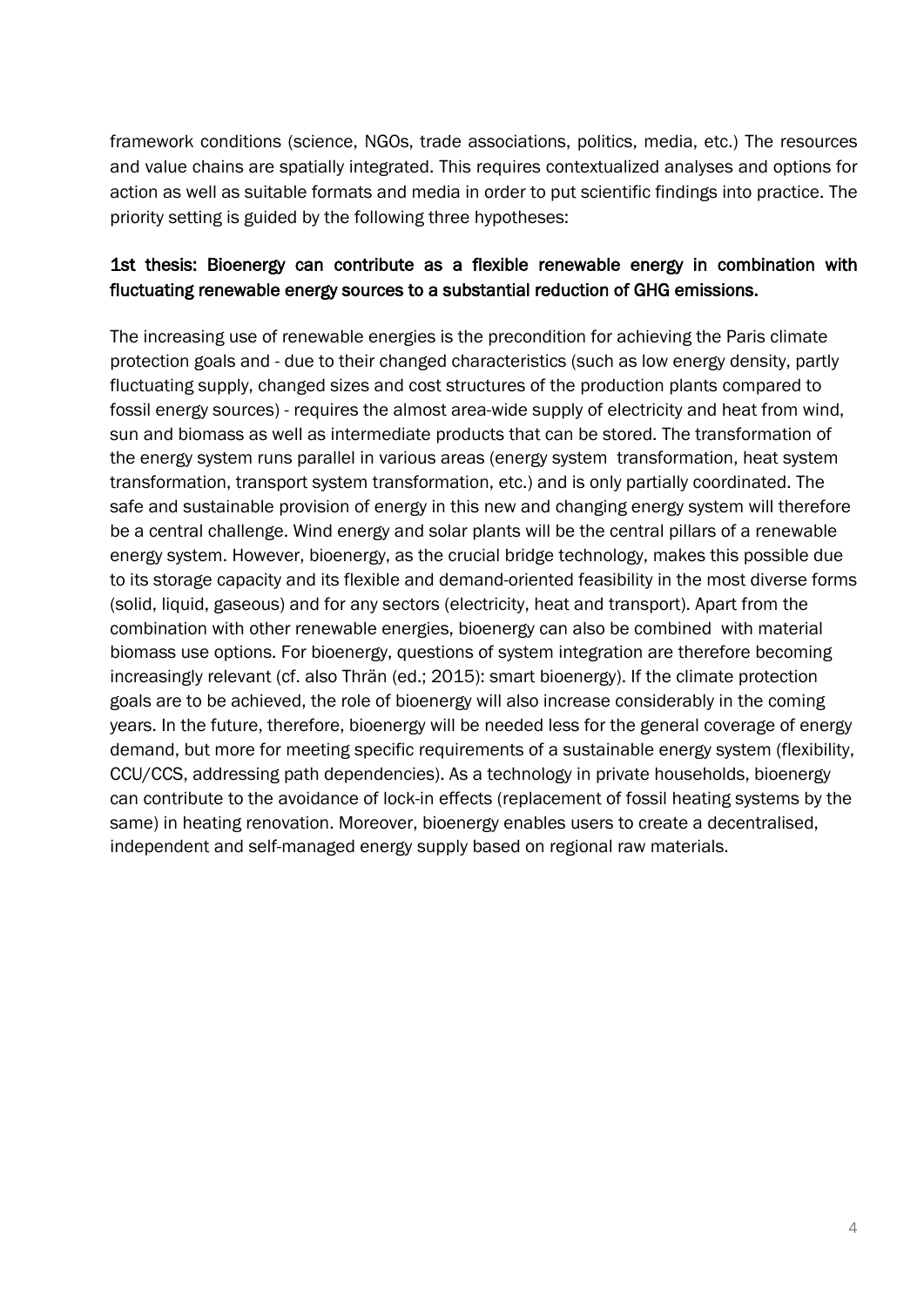#### 2nd thesis: Biomass is required due to its material properties as a renewable solution for material use.

To achieve a climate-neutral economy, the material use of biomass must increase. The combination of material-energetic use as well as the requirements for the (raw) material use of renewable resources therefore requires an extension of the systems analysis approach in the form of a comprehensive bio-economy. This, however, is much more complex not only due to the diversity of objectives, products and concepts/processes, but especially also due to the model of a comprehensive circular economy with diverse use cascades, changed material qualities and the associated intersectoral interaction. The increasing importance of the material dimension of the bio-economy will lead to a corresponding rededication of resources previously used for energy, which can call previous solutions and infrastructures into question.

#### 3rd thesis: Interdisciplinary and multi-scale assessment approaches are necessary to shape the sustainable transformation to renewable energy systems and a bioeconomy.

This is aggravated by the fact that the sustainable use of renewable resources involves complex socio-economic and ecological interactions and their evaluation has not yet been satisfactorily resolved. The results that can be generated so far can, therefore, only be verified to a limited extent with regard to the achievement of objectives and certainty of direction, in terms of the desired transformation of the raw material base and necessary social and economic change. At the same time, the expected effects of various options for action can only be assessed to a limited extent with regard to foresight. Uncertainties include not only technical development dynamics but also the question of which actors and other influencing factors will affectsystem design and in which way. The Sustainable Development Goals (SDGs) adopted in 2015 and to be implemented by 2030 provide the framework for action and a suitable basis for evaluation. The 17 SDGs as political objectives of the UN are intended to guide sustainable development on an economic, social and ecological level. The provision of energy and materials on the basis of biomass should make the most comprehensive contribution possible to achieve these diverse sustainability goals. The research results so far have shown that the bio-economy, as a transdisciplinary, cross-sectional issue, affects social (SDG 1 and 2), ecological (SDG 6, 13, 14, 15) and economic aspects (SDG 7, 9, 12). However, in order to build up expertise and develop options for action and instruments, a focus on selected SDGs is necessary.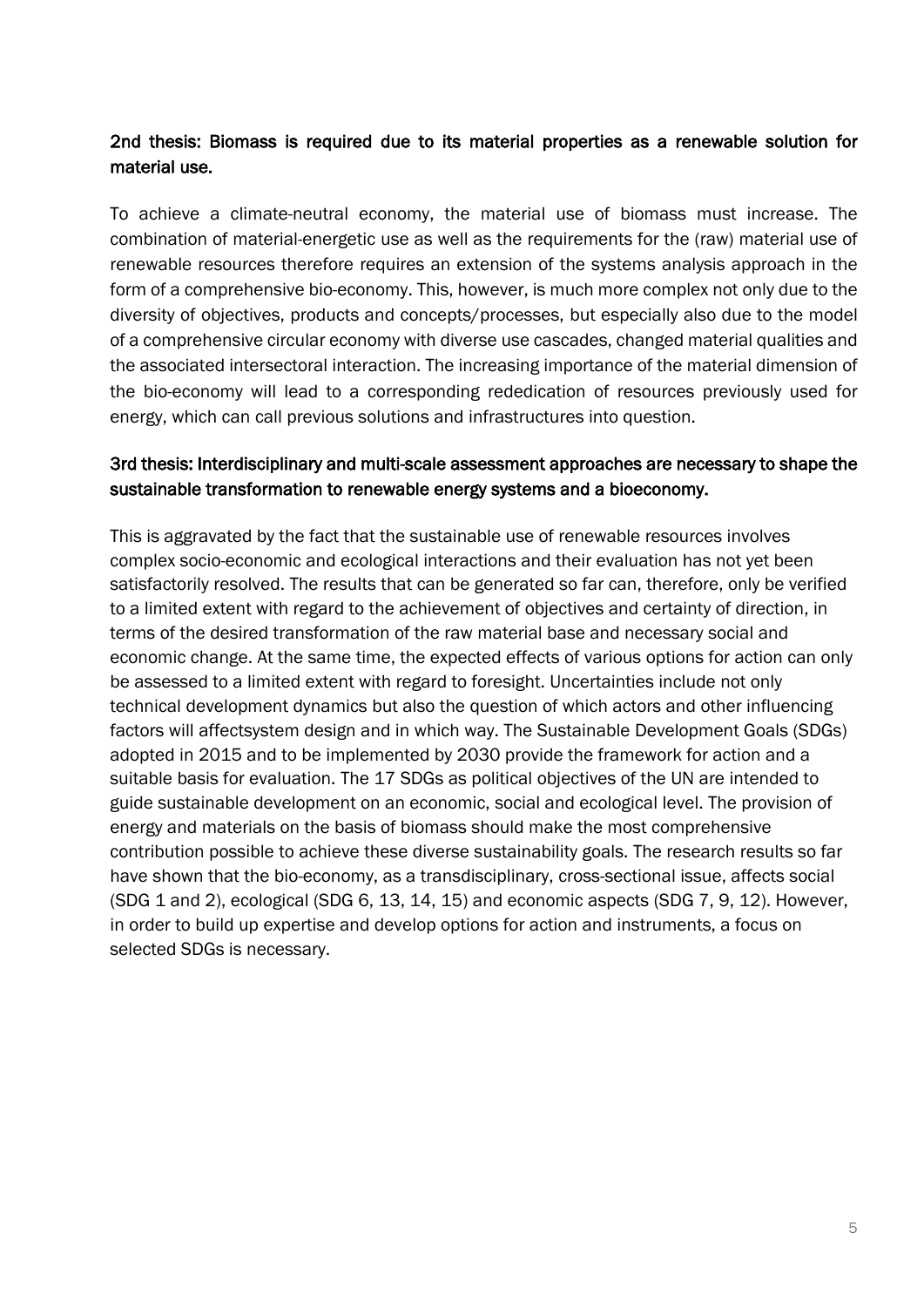# 3 Fields of Research

If one follows these theses, there is a need for a comprehensive system view, which must take into account the dynamics and uncertainties mentioned above, from the individual procedure to the overall economic view and the political and social framework conditions. The system fundamentally considered in this context comprises the entire value chain of resource provision and use as well as their interactions with the natural and social environment in different geographical and temporal system boundaries. A more precise specification must be made depending on the issue at stake. The research fields of systems analysis are summarized in Figure 1.

The analysis for energy and supply systems on the basis of renewable resources shall:

(i) Identify the possibilities and limits of resource provision and use (systematicresource information),

(ii) Describe technology and supply options both intersectorally and with regard to the various sustainability dimensions, and map the possible development paths and assess their impacts (dynamic technology assessment),

(iii) Derive targeted instruments and develop adapted monitoring systems and indicators that can classify the transformation of the resource base (scientifically based implementation strategies) and

(iv) Prepare the methods and results in such a way that they can be understood and used in different social contexts (e.g. different actors or regions).



Figure 1: Research fields of systems analysis

Solutions for SDG 7 (Energy), 12 (Sustainable production and consumption) and 13 (Climate action) are being developed.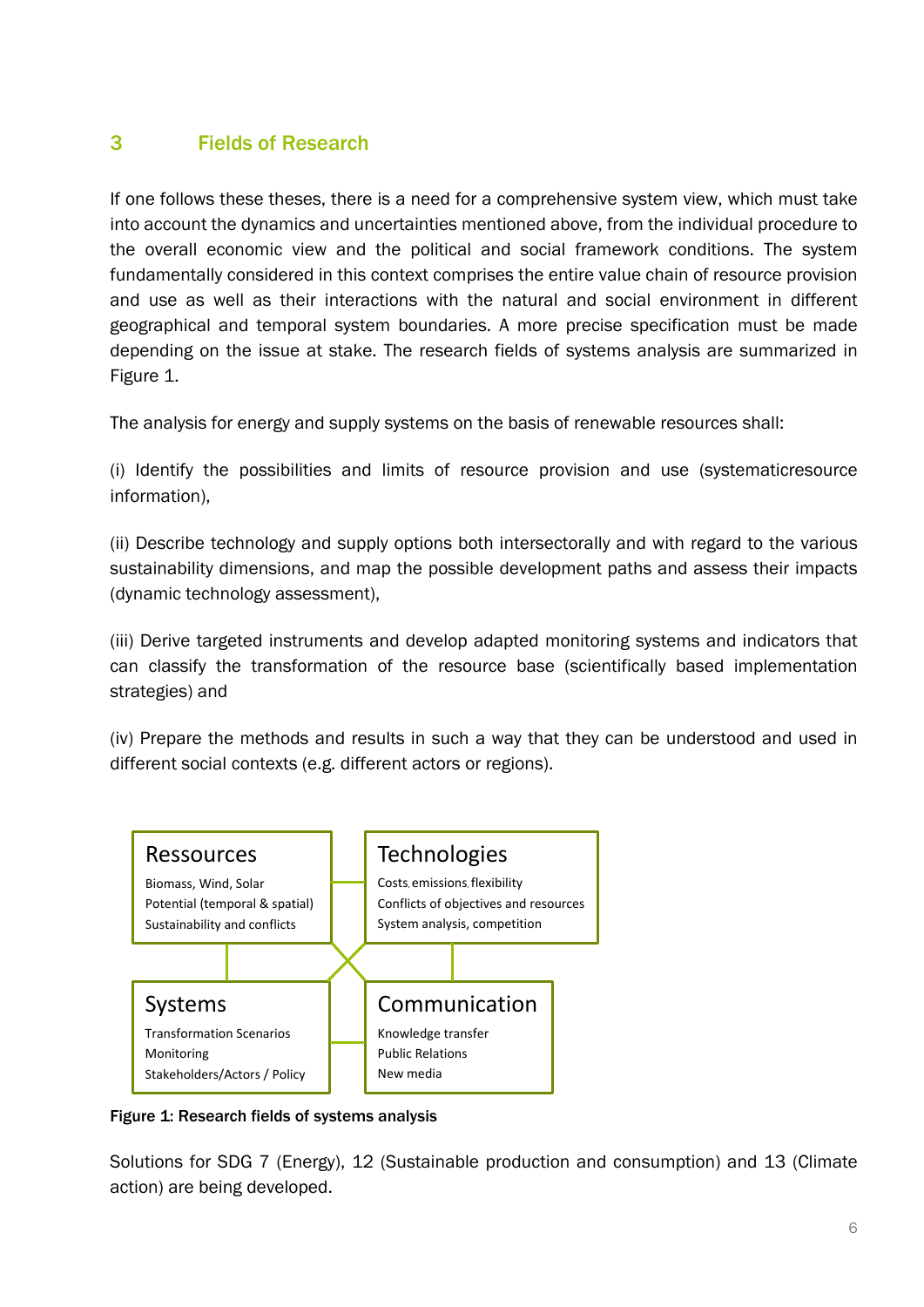The focus of BS is on application-oriented questions, such as current biomass availability and its use status, development and evaluation of concepts for the integration of biomass into the energy system or agricultural and industrial material cycles as well as the evaluation of use concepts and necessary political and administrative measures for their implementation.

On the UFZ side, the focus is on the system perspective and the connection to modelling expertise. Spatial location and social aspects are considered, as well as non-biogenic renewable resources (wind and solar).

#### 4 Research Questions

The research fields are supported by research questions in the following.

#### 4.1 Systematized resource information: How does the availability and accessibility of renewable resources develop?

Information about the supply and current use of renewable resources is key for the strategic evaluation of possible options for action. To fulfill this purpose, transparent and efficient monitoring systems on various scales (from regional to global) must be developed and linked across institutions. Since the results are essentially input data for further systems, special emphasis is placed on an user-friendly and dynamic provision of results.

The evaluation of local or regional optimisation strategies requires extensive and spatially differentiated information (e.g. availability of raw materials, motivation of stakeholders and shareholders, technology park, infrastructure, actual production, actual demand, etc.).

#### 4.2 Dynamic technology assessment: Which generation technologies make what contribution to a sustainable supply and how does it change over time?

#### *4.2.1 How can the technologies be presented systematically?*

On the one hand, the technology assessment should aim to record the partly, very heterogeneous technology options in their current form in a standardized way and, on the other hand, to design them in such a way that technical developments can be mapped over time. A starting point for this can be a categorisation of existing technology options, which allows a categorisation and simplified description of the determining techno-economic indicators in a defined scheme and covers the areas of CHP, heat, fuels and bioeconomy. With a unified nomenclature, different technology options can be recorded, tracked (monitored) and their potential assessed-, and standardized- interfaces to modelling activities can be provided. Based on this structured knowhow, the development potential of bio-based key technologies is evaluated. This assessment is carried out by defining development scenarios and modelling individual technologies, as well as by modelling certain subordinate systems of the bio-economy (e.g. biofuels, HTP, BECCS) in order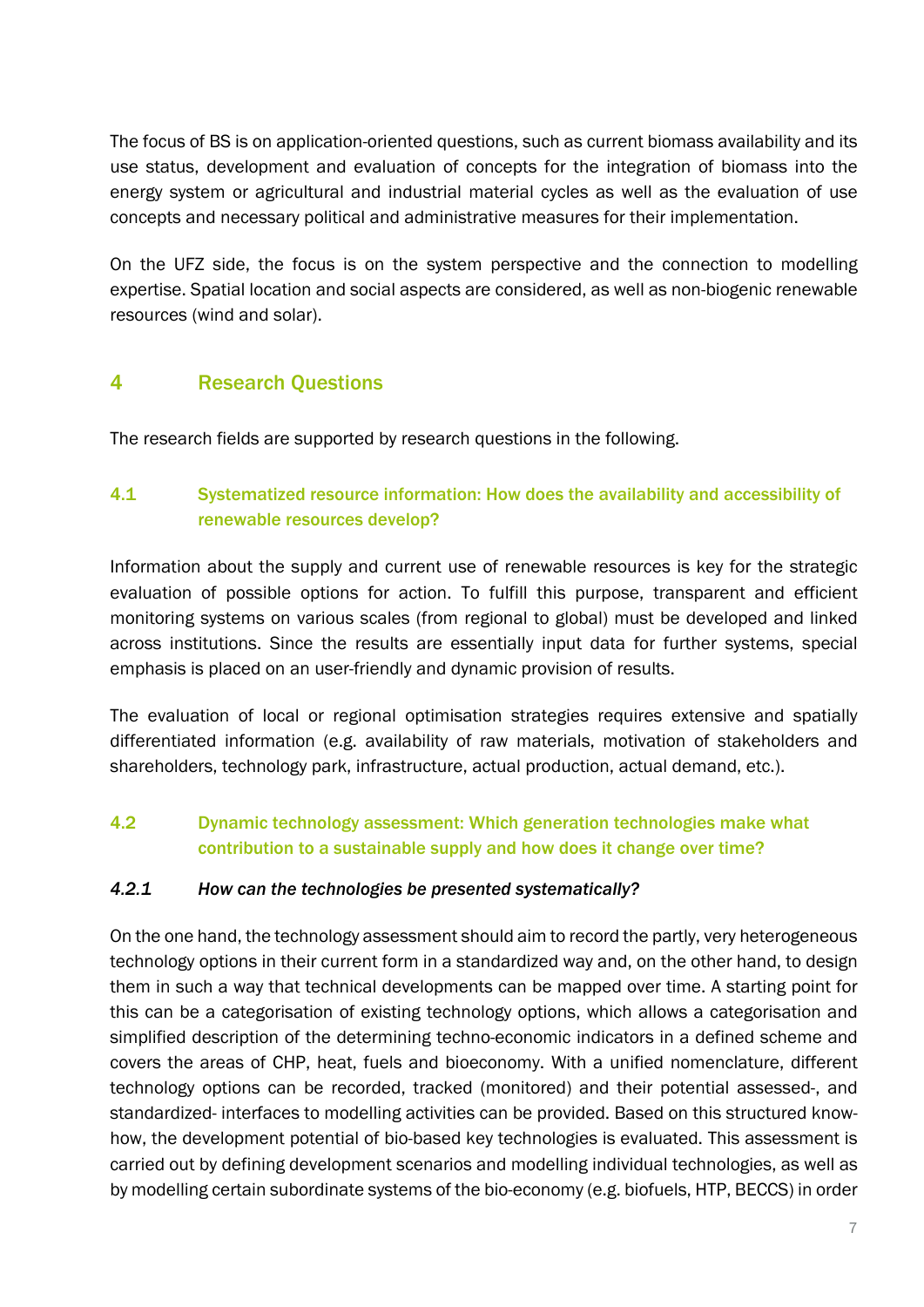to assess the possible effects of implementing these technologies on various assessment scales (regional, national, global).

#### *4.2.2 How can the technologies be integrated into the requirements of food security, climate-neutral energy supply, recycling management, etc.?*

Supply systems based on renewable resources require a comprehensive circular economy approach, because renewable resources are also associated with costs in their provision and are characterised by various (ecological, economic and social) limitations with regard to sustainable use. A comprehensive transition from the current "end-of-pipe economy" to a circular economy thus forms an important basis. It requires both a more detailed description of the system and a variety of regulatory adjustments. Challenges for research here are a holistic system description of the use of renewable resources and the derivation of material flow scenarios under different boundary conditions. To ensure that these considerations remain manageable, the SDGs 7, 12 and 13 form the starting point for the central considerations, while the expansions to other SDGs are carried out with various cooperation partners.

#### *4.2.3 What contribution can technologies make to a sustainable material and carbon balance (cascades, CO<sub>2</sub> use, negative emissions)?*

In order to achieve the ambitious climate protection goals, greenhouse gas emissions must be drastically reduced. This means a reduction of material flows, an extension of lifetimes and the establishment of cascade uses and the permanent separation of.  $CO<sub>2</sub>$  The necessary technological approaches will be described and evaluated with regard to their market introduction options (costs, market entry barriers, markets for biogenic  $CO<sub>2</sub>$ , carbon storage forms, combination with PtX, social effects etc.). The  $CO<sub>2</sub>$ reduction potential, through the material and energetic use of biomass, should be described and evaluated against the background of achieving negative emissions. Furthermore, the effects of associated changes in priorities of use are to be considered from a system perspective. In this way, it will be promising to identify and evaluate the possible trade-offs between the energetic and material use of biomass and the  $CO<sub>2</sub>$ emission reduction potentials.

#### *4.2.4 What are the concepts and scenarios of an environmentally and cost-optimal system integration (e.g. bioenergy in transport, flexible electricity supply, coupled material and energy use)?*

"The conversion of the current systems of use should [...] be carried out by 2050, taking into account future demands on the type and quality of raw materials and the changing demand for energy services. This means that bioenergy should be used in such a way that the benefit for the overall system is maximized (flexible provision of electricity and heat, marine and aviation fuels, industrial high-temperature processes, etc.). The expectations for bioenergy are constantly changing depending on the development of the rest of the energy system, for example the spread of electromobility and the development of storage systems and processes for generating fuels from wind and photovoltaic power (power-to-gas, power-to-liquid). In order to meet the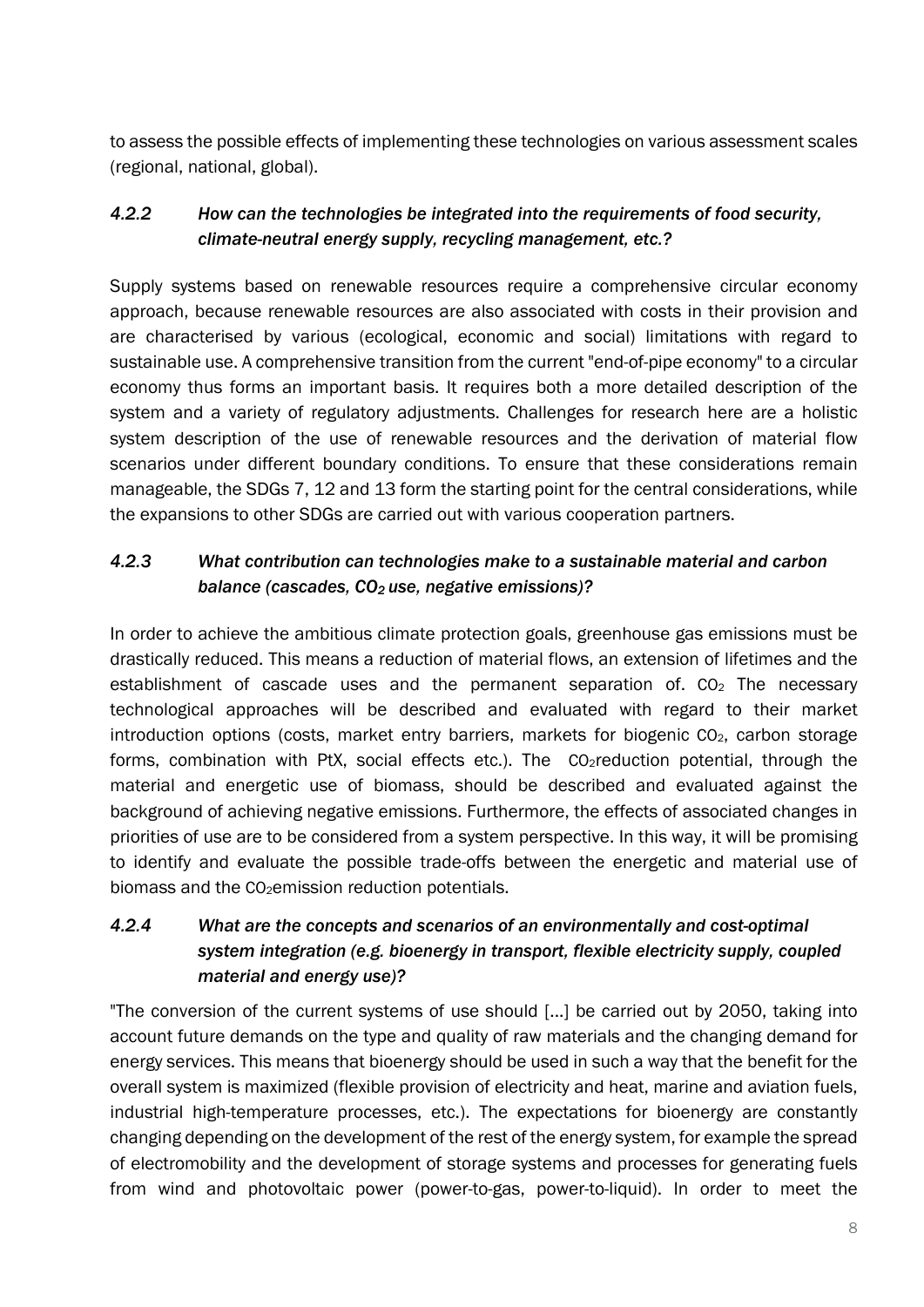requirements of the future energy system and climate protection, [...] priority should be given to the conversion of biomass already used for energy purposes." (Klepper, G., Thrän, D. (2019): Biomass in the field of tension between energy and climate policy. Potentials - Technologies - Conflicting goals). From an economic perspective in particular, it is decisive in which sectors and in what form the limited use of bioenergy should take place. Crucial to this is the consideration of technological alternatives in the respective sectors and the different requirements for biomass-based technologies (e.g. demand-oriented energy supply). Scenarios are understood as possible future scenarios that are developed, taking into account influencing factors. With the help of scenarios, possible (transformation) paths can be shown, system interrelationships can be better understood and consequences of current decisions can be derived. Further scenarios for current political and economic issues are to be developed or existing scenarios are analysed and expanded. Assistance for the presentation and interpretation of the results from numerous scenarios, in connection with the influencing factors and methods are to be developed 4.3 Science-based implementation strategies: Who can support and implement the sustainable transformation from a fossil to a renewable resource basis, and with which measures?

The basis for the development of scientifically based implementation strategies is the question of how to comprehensively describe and evaluate the material-energetic use unde aspects of sustainability and under consideration of the spatial and temporal contexts. This requires considerations of the overall system (see above), which in part must be expanded to include the stakeholder perspective and the involvement of other social actors. On this basis, national and regional strategy elements for the bio-economy, energy policy and climate policy can be derived, concrete policy instruments (e.g. renewal approaches) can be proposed and further developed, but also further-reaching instruments for the identification and reduction of risks (e.g. certification approaches) can be inferred. The set of instruments also includes the development of approaches and indicators for describing and evaluating transformation over time and comparing it with the goals-set (monitoring).

#### 4.4 How can the scientific results be brought to the relevant target groups in an appropriate form?

Networking & transfer: The aim is to ensure that the research activities of BEN/BS are more widely disseminated nationally and internationally and that the staff are increasingly networking with actors from R&D, politics and industry. At the national level, the focus is particularly on the BMWi research networks and the exchange within the framework of the doctoral colloquium as well as the participation in regional and national advisory boards and "councils" (Climate Advisory Council Thuringia, Bioeconomics Council, etc.). In the EU context, the participation in EERA and in important technology platforms (ETIB, Heating and Cooling Platform, IEA bioenergy tasks) is envisaged. In the international field, cooperation in the IEA bioenergy task and international rollout strategies are to be intensified. Furthermore, the preparation and development of standards, certification systems and terminologies of biomass in the energy system and the support of ongoing standardisation activities (ISO standards) are an integral part of the BS activities in cooperation with other DBFZ divisions.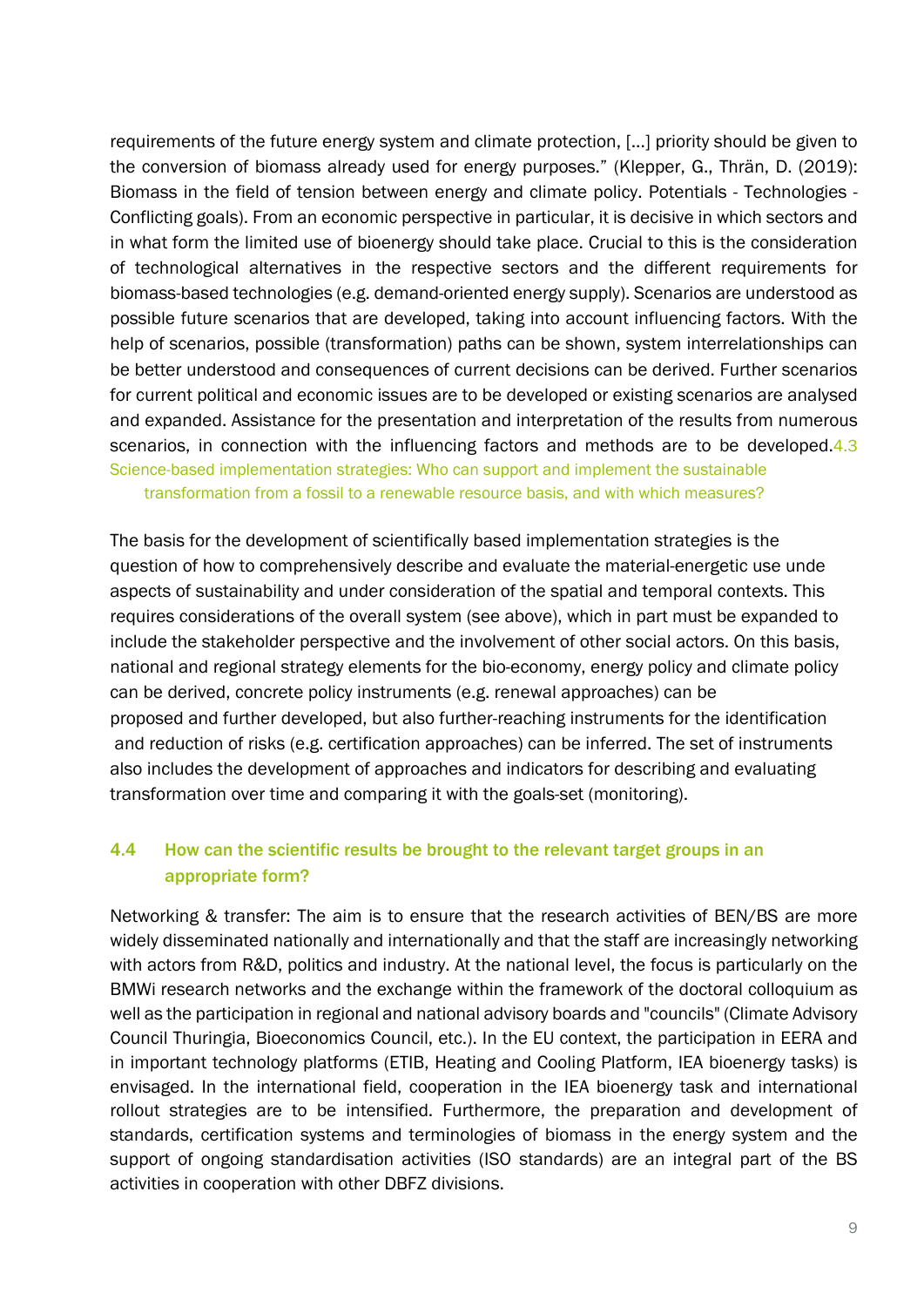The transfer of knowledge and results is achieved primarily through various target group-specific formats in the areas of events, communication, PR/media, training and further education, as well as publications. The measures result in joint specific products, such as recommendations for action, statement papers, rollouts of proven methods (e.g. raw material monitoring, feasibility studies) and e-learning courses. Furthermore, new formats and media are to be developed and used.

#### 4.5 Fields of research and related questions

In the following box, concrete questions are compiled from the research fields in Figure 1, based on the overarching research questions in Chapters 4.1 to 4.4.

#### Box 1: Specification of questions for the system analysis "Renewable Resources", status May 2019

| $\circ$<br>$\circ$ | Which factors determine land use for wind and solar energy?<br>Which quantities and qualities of biogenic raw, residual and waste materials are where, to which                                                                                                                                                                                                    |
|--------------------|--------------------------------------------------------------------------------------------------------------------------------------------------------------------------------------------------------------------------------------------------------------------------------------------------------------------------------------------------------------------|
|                    | time and under different (ecological, economic and social) boundary conditions sustainably<br>available?                                                                                                                                                                                                                                                           |
| $\circ$            | Which drivers influence resource availability to what extent (including which actors with which<br>expectations and preferences)?                                                                                                                                                                                                                                  |
| $\circ$            | How can the expansion of renewable energies be analysed regionally and what are the<br>differences?                                                                                                                                                                                                                                                                |
| $\circ$            | At which locations are there still potential for RE expansion or which expansion paths make<br>sense for a sustainable energy system transformation?                                                                                                                                                                                                               |
| $\circ$            | What other overall effects can be expected from expanding resource use?                                                                                                                                                                                                                                                                                            |
| $\circ$            | and how does it change over time?                                                                                                                                                                                                                                                                                                                                  |
|                    |                                                                                                                                                                                                                                                                                                                                                                    |
| $\circ$            | assessed?<br>Which boundary conditions (e.g. sustainability criteria, costs and dynamics of competing                                                                                                                                                                                                                                                              |
|                    | 2. Which generation technologies make what contribution to a sustainable supply<br>How can the performance (e.g. costs, emissions, efficiency, flexibility etc.) of a technology be<br>technologies, factors influencing the availability of biomass, potential for negative emissions)<br>drive technology developments and their market entry in the bioeconomy? |
| $\circ$            | How can the system contribution of the material and energy use of biomass (e.g. energy, carbon<br>cycle) be described and evaluated?                                                                                                                                                                                                                               |
| $\circ$            | How can system integration be organised in specific study areas/for specific supply issues (e.g.<br>energy, carbon cycle)?                                                                                                                                                                                                                                         |
| $\circ$            | What role could/should biomass play within energy system transformation in order to achieve<br>climate objectives in a cost- and GHG-optimal way, and how can conflicting objectives be<br>quantified?                                                                                                                                                             |

o Which expansion paths for renewable resources require a sustainable energy system transformation?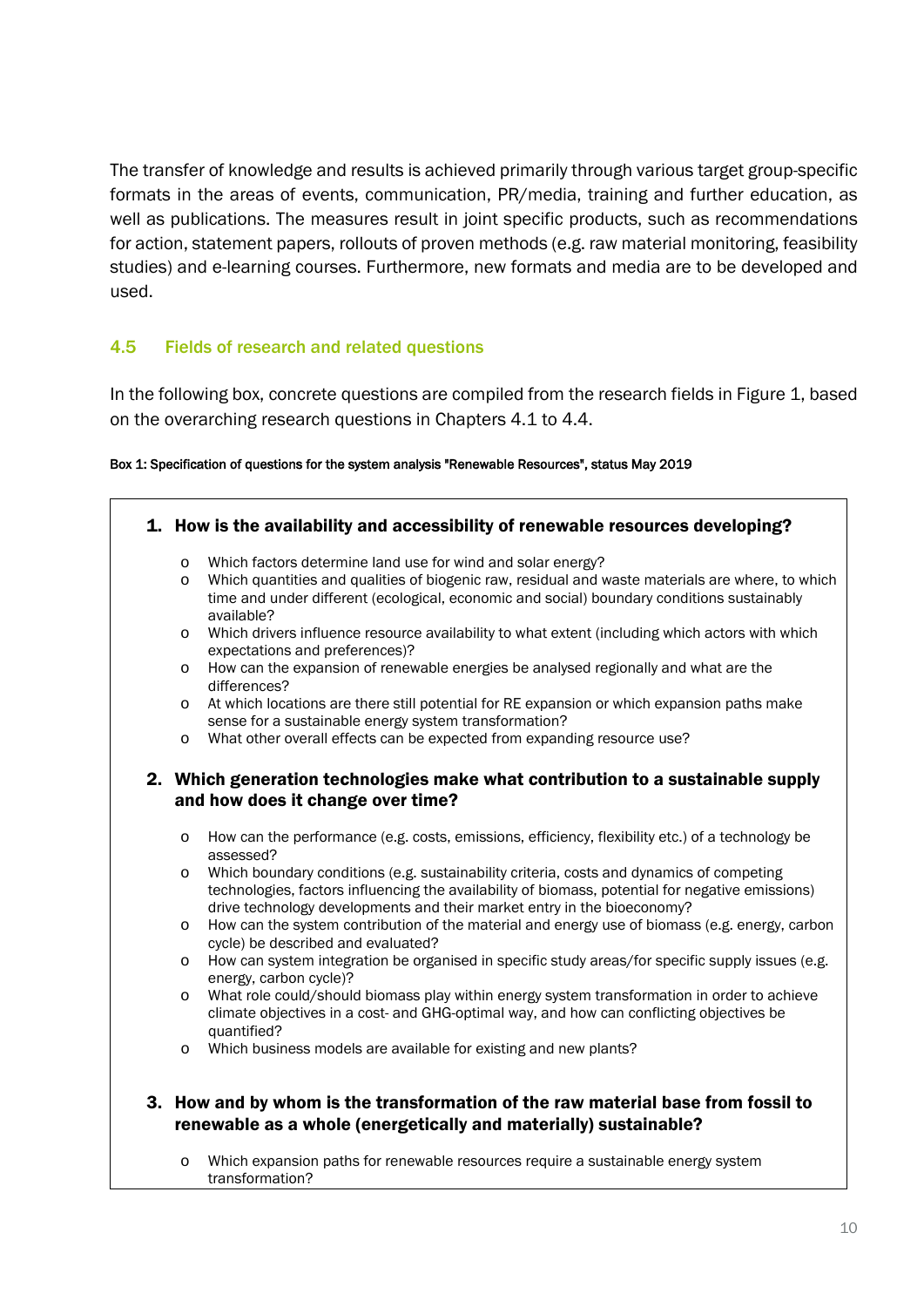- o How can the future combination of material and energy use be comprehensively described and evaluated from a sustainability perspective? How can transformation paths and bioenergy concepts into the overall system be examined with the help of scenarios?
- o What strategies does the bio-economy need at national and regional level?
- o What are the effects of use from the nexus perspective (energy water land area food)?
- o Which parameters characterize the transformation?
- o How can this transformation be accompanied and supported by functional monitoring systems? What contribution is being made to the political goals of sustainable development and the transformation of the raw materials base? (especially SDG 7, 12 and 13)
- o In which sectors does actor behaviour influence a sustainable transformation, how can this be analysed quantitatively and how can preferences for a sustainable transformation be integrated efficiently?

#### 4. How can the scientific results be brought to the relevant target groups in an appropriate form?

- o Who are the relevant target groups and how to reach them?
- o Which networking and transfer formats are suitable, especially considering the cost/benefit perspective?
- o How can new media and innovative formats be used for knowledge transfer?

#### 5 Approach - methods, models and data

A variety of methods and models are used to answer the research questions. These are adapted and applied according to the task and cover a wide range of possible subjects of investigation. The methods are used to determine and analyse technical, economic, social and societal parameters and the various ecological and socio-economic effects.

Potential assessments are an important part of research to determine the extent of current and possible use of biogenic raw, residual and waste materials. GIS-based methods represent a central tool for this purpose. It must also be considered that biomass is also traded worldwide.

GIS-based analyses are also used to study future energy supply, where wind and solar energy are important components in addition to biomass. When expanding the relevant technologies, conflicts over land use and environmental effects must be investigated, for example with regard to competing water uses or the threat to biodiversity. The time-variable generation of electricity from fluctuating renewable energies also poses a challenge, which is analysed using various methods and models.

When analysing different options for the use of biomass - from electricity or heat generation, fuel production, as a raw material for the chemical industry or for other material uses, as well as for capture and storage or for the use of  $CO<sub>2</sub>$  from the atmosphere (BECCS/BECCU) - a holistic analysis is required. For this purpose, life cycle assessments (LCA) and economic efficiency calculations are central, which are supplemented by innovative methods, such as social or regional LCA. Simulation and optimization models support these analyses and integrate many of these aspects in increasingly holistic system analyses. This makes it possible, for example, to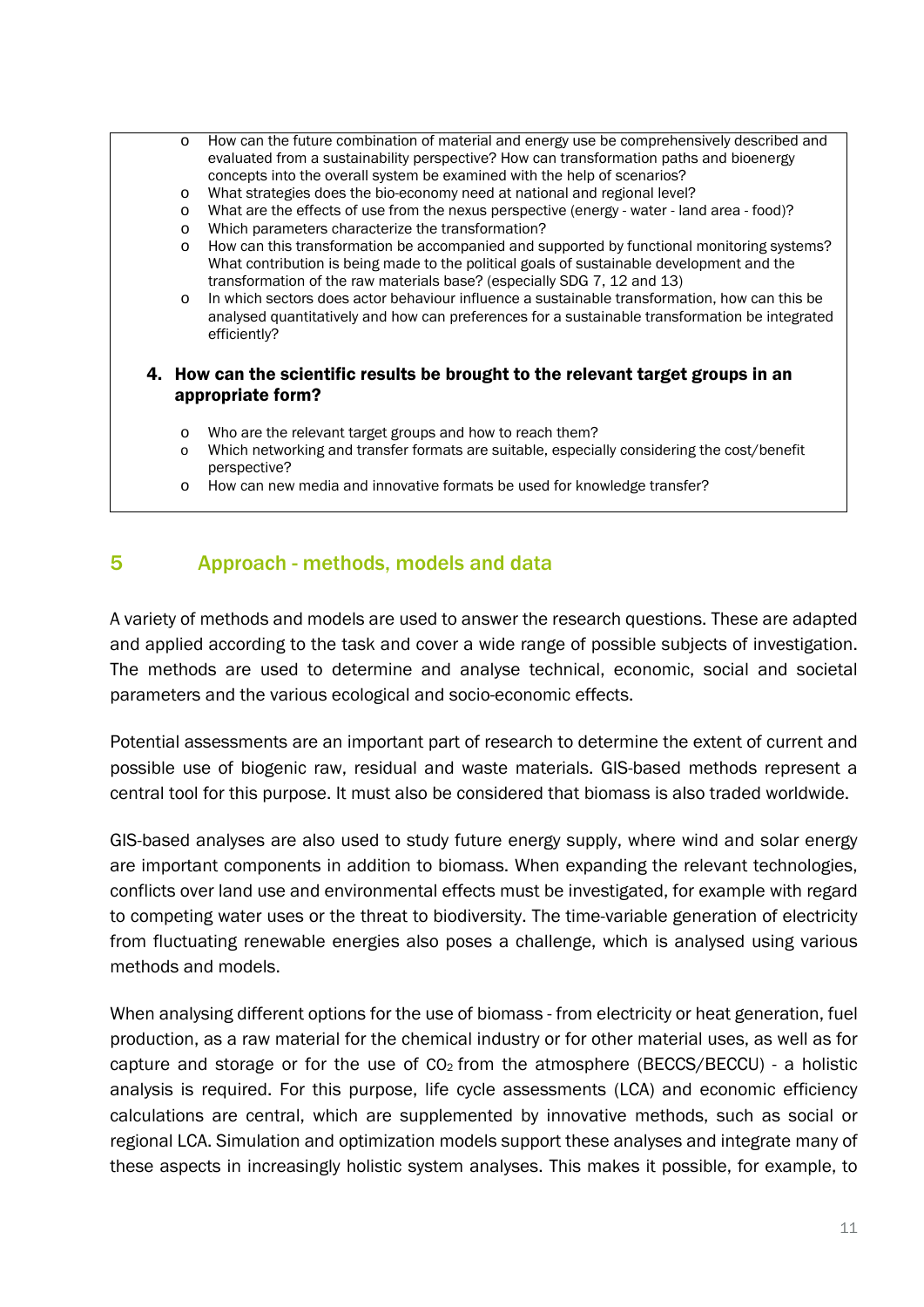determine the effects of political decisions on the future use of bioenergy and to model socioeconomically optimal target systems.

Further methods are necessary for analyses of the design of control instruments at different levels. Here, certification approaches represent a possibility for risk reduction; they are being further developed at BS. In parallel, dialogue-oriented approaches to risk identification are being pursued on the BEN side. Multi-criteria evaluation approaches and indicator systems are also used to classify the development of the transformation and to evaluate it through monitoring systems. In addition, interfaces are systematised and data is catalogued in order to provide comprehensive support for the development of knowledge.

With developed tools, sustainable options are specified for the transformation of the resource base, use of technology and energy system change. For example, in the case of limited space and diverse usage requirements, a continuous increase in resource efficiency should be created, or conversion plants should be placed in such a way that the functions of the environment are fully maintained or even improved. As a result, realistic goals and steps for the transition to a more renewable resource-based economy will be defined. The resources such as sun, wind, hydropower and biomass are considered, whereby biomass is the most complex in the study.

#### 6 Interfaces and cooperation

The following interfaces are seen for the content and methodological design and processing of research questions in the FOEN and NB:

- The resource analyses of the DBFZ/BS focus on the material-energetic use of biomass, the work of the UFZ/BEN considers the other systems of renewable resources (e.g. other renewable energy sources). For Germany, spatially resolved information systems are available. In interaction with these systems, the state of use of renewable energies can be presented in spatial-temporal details.
- In the field of technology analysis, both areas jointly contribute to the analysis and evaluation of technical systems for the use of renewable resources. The aim is to achieve close coordination with the technical departments of the DBFZ and TB4 of the UFZ, as well as with the social science departments (TB6) of the UFZ. The work of the DBFZ/BS focuses on technical, economic, ecological and social parameters. The work of the UFZ/BEN tries to integrate further - especially environmental and social scientific dimensions.
- For system assessment, the work of the DBFZ/BS focuses on the application and further development of established socio-economic methods (e.g. LCA, cost-benefit analyses, smart bioenergy indicators, etc.). The work of the UFZ/BEN has a stronger focus on the development and testing of new evaluation approaches (e.g. sLCA, spatial LCA) and model-based optimisation. In scenario development, different methods are applied in each working group (and often in cooperation with external partners). The aim of the cooperation is to support the model development by providing application-oriented data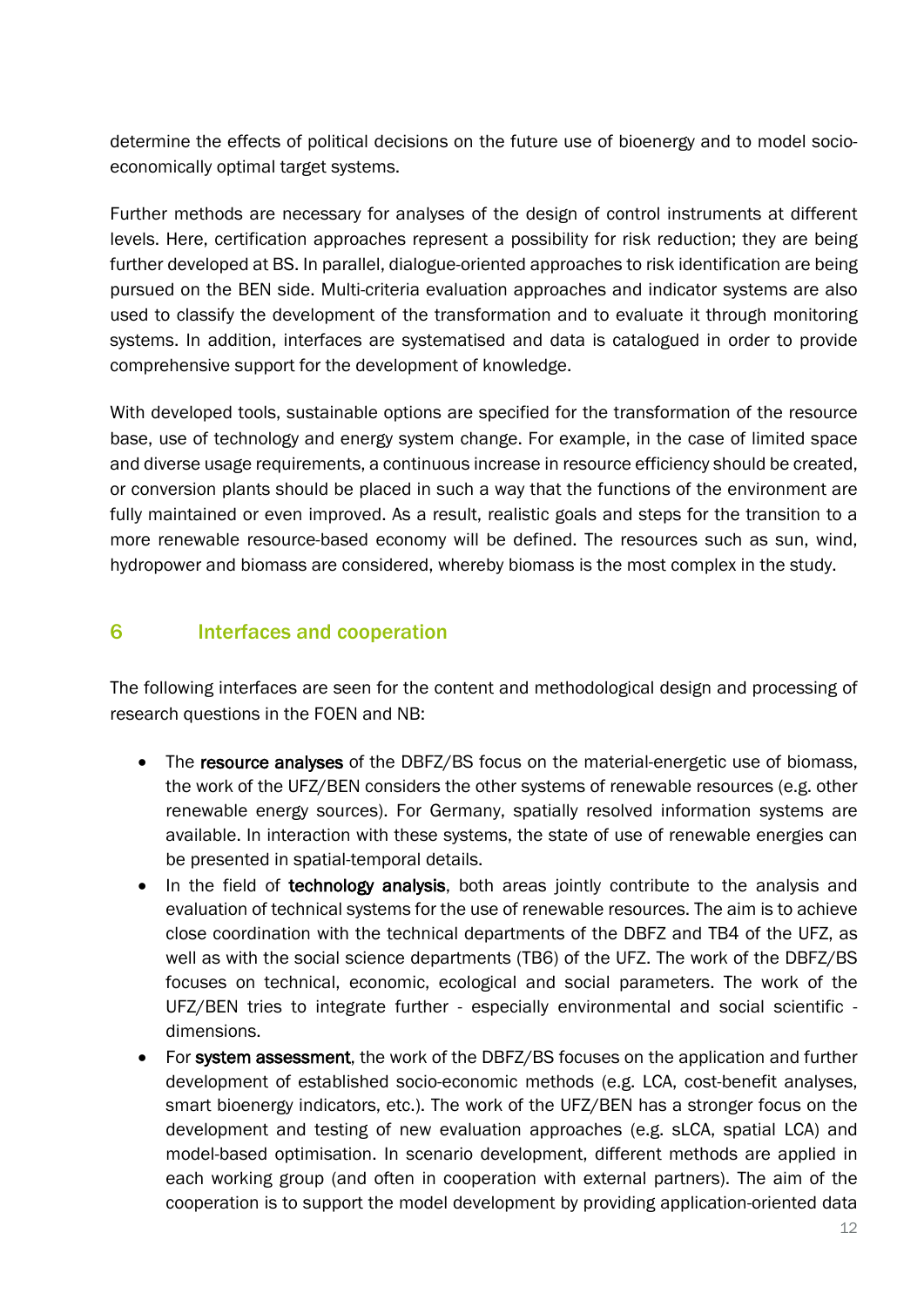(on the part of BS) and to enable the promopt the wide use of the assessment approaches by providing simplified meta-models (on the part of BEN). In such a joint development, the quality of both methods of system assessment will be greatly improved. The inclusion of temporal and spatial dynamics is of great importance.

• In the field of communication, BEN and NB each have experience with different target groups in science, politics and society in the form of policy papers, manuals, decision support tools, monitoring approaches and proposals for certification systems. First common strategies have been initial tested (e.g. statement on bio-economy), however,with regard to research, the focus and definition of interfaces are still pending.

An important goal in the medium term is the step-by-step development of a (common) model system that can map the functional relationships and generate scientific statements about the overall system of renewable resources, at the technology-environment interface with high temporal and spatial resolution (in sub-areas). For the BEN Department, understanding the complex systems and answering the research questions addressed in POF4 (see Annex A2) is central in order to further develope and integrate the models to successfully design a transformation. It is also a priority of the department to process different questions concerning the implementation of sustainable bioenergy and bio-economy concepts. The guiding principle of "smart bioenergy" is decisive in this context.

Furthermore, the following strategic cooperations are relevant for answering the research questions:

- For resource analyses, in the context of the material-energetic use of biomass, cooperation with raw material-specific experts/institutions from the fields of agriculture, forestry and waste management is required. In addition, cooperation with industrial partners who use or plan to use the corresponding raw materials must be intensified. For resource analyses of non-biogenic renewable options, cooperation with other interdisciplinary scientific institutions is important. Especially for the topic of wind, there are numerous conflicts of objectives in nature conservation, the evaluation of which requires a broad range of external competences and cooperation.
- In the field of technology analysis, cooperation with relevant practitioners and applicationoriented science should be sought on a case-by-case basis.
- For system evaluation, external cooperation is needed to develop and test new assessment approaches (e.g. sLCA, spatial LCA) and model-based optimization methods, especially with energy system (electricity, heat), land use and (macro)economic models. Furthermore, the holistic approach to system modelling requires expertise on demand developments in the sectors under consideration, which can be supplemented by building and transport models, among other things. Further cooperation on renewable energies for the development and analysis of integrative RE concepts is desired. In order to cover the social aspects of (bio)energy use, cooperation with experts in this field should be pursued.
- For communication and transfer, strategic cooperation partners will be defined in the further specification of the implementation.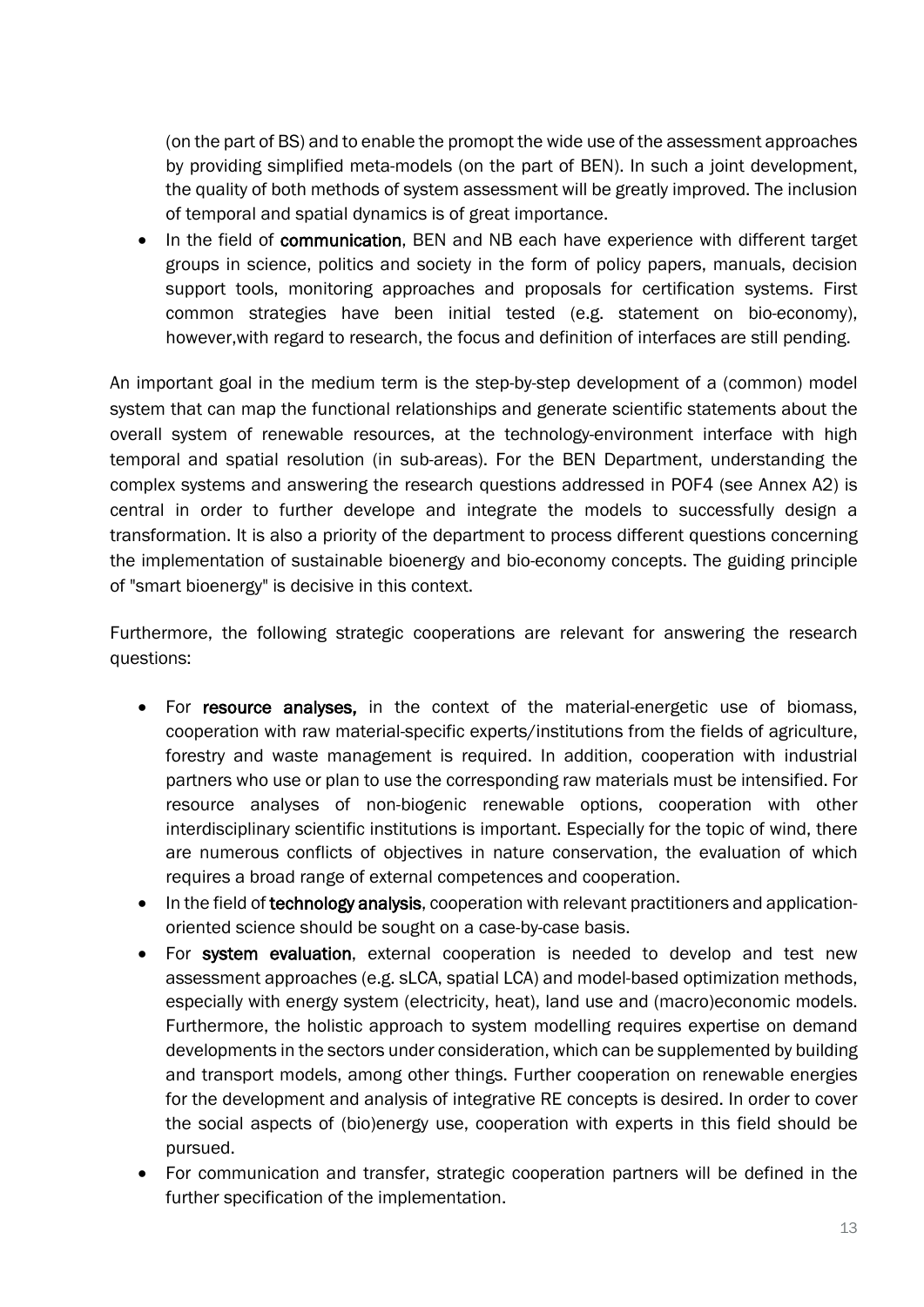# 7 Measures to implement the research objectives

In order to implement the research objectives, measures are required that focus on the further development of methods (and models), the provision of systematised data and the elaboration of key results. These should be generated and established step by step (Figure 2).

#### The method development includes

- Tools for systematising resource data for regular data provision (1)
- Further assessment approaches, especially of risks of future resource availability (2)
- Tools for systematisation of technology parameters/charts of reference (3)
- Extension of the parameters of future technology options under consideration of markets, drivers and barriers in technology-specific system analyses (4)
- Models for system description, which, based on the status quo, show development paths both for the overall system of renewable resources and for subsystems (especially energy sectors) (5)
- Tools for further assessment of renewable resource systems, in particular policy analyses, technology assessments and uncertainty analyses (6)
- Further assessment approaches for the analysis and design of regional renewable resource systems (7)

Methods are developed and tested using case studies (marked (a)) and, based on these, a cumulative evaluation of the case studies and further information (meta-information, marked (b)). The methods are made available in easily accessible tools and easy-to-understand manuals.

Consistent data is central to the various target areas. They should be updateable, transparent, clearly retrievable, stored in databases and organized with data management systems. They include:

- Time series of supply and demand of solar, wind, biomass and possibly other renewable resources in high spatial resolution (8)
- Information on the current state of use of renewable energies and resources in high spatial resolution (9)
- Bandwidths and background information on scenarios (especially the bio-economy) (10)
- Consistent depictions of the sustainable use of renewable resources in the future (11)
- Monitoring the development of renewable resource systems or sub-systems (including energy sectors) (12 )

The consistent data are to be established in a basic logic (ontological) and also gradually extended beyond Germany. Quality requirements for an easy transfer will be taken into consideration at an early stage.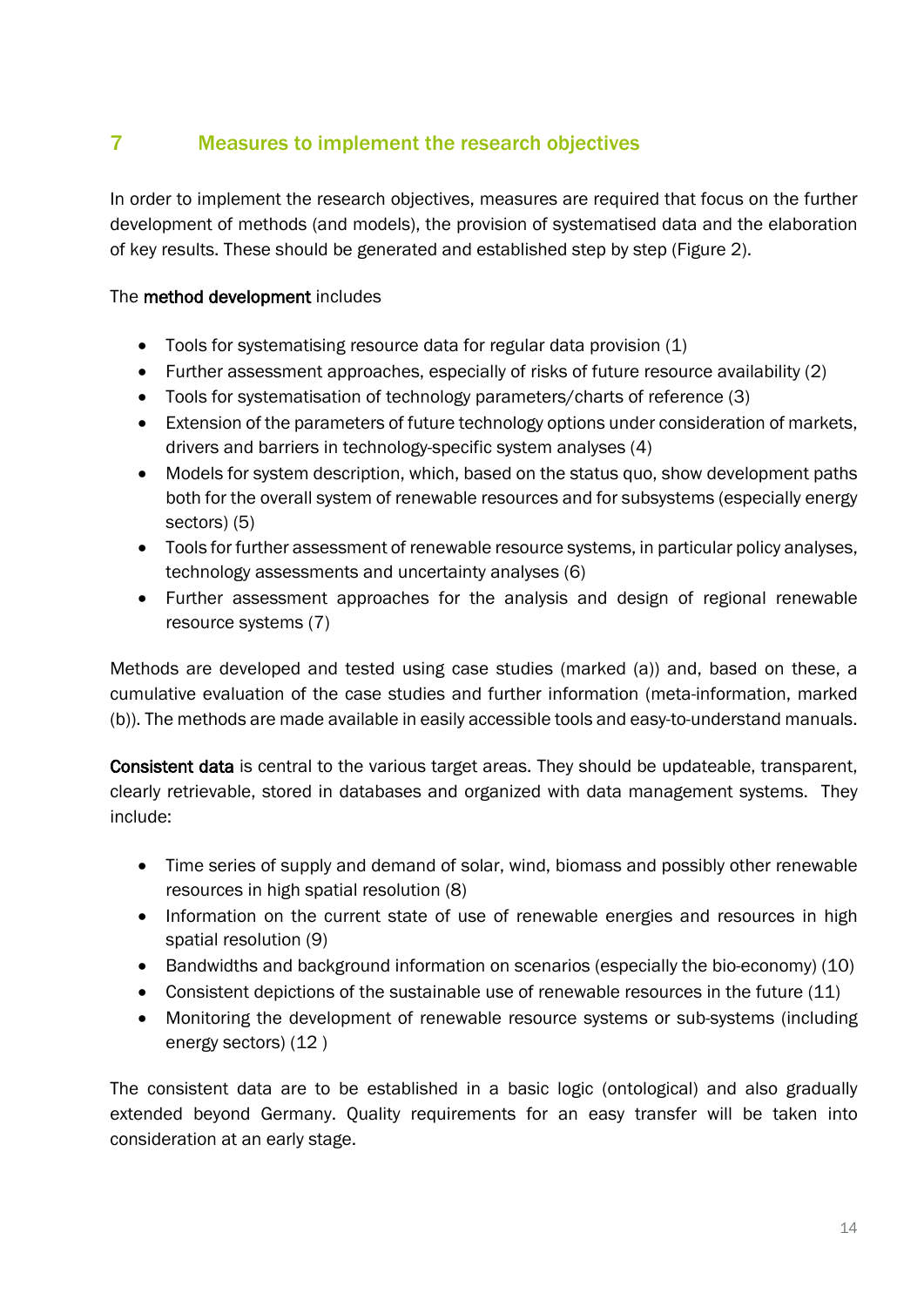Based on the consistent data, key information is to be compiled as aggregated results for the various target areas, i.e.

- Aggregated information of supply and demand for renewable resources (in different spatial and temporal resolution) (13)
- Aggregated information on the performance of technologies for providing electricity, heat, fuels and materials from biomass in combination with other renewable resources (14)
- Aggregated information on the system contribution of renewable resources (with different spatial and temporal resolution) - both as transformation and target paths to achieve closed carbon cycles (15)
- Systematically obtained recommendations for action / instruments to achieve the identified system contributions (16).

The key information should be displayed in corridors with references to uncertainties. Adapted methods and formats will be developed for the transfer of key results, but also for the transfer of methods and "data" (start: 2020).

|                               | 2019 | 2020           | 2021 | 2022 | 2023           | 2024           | 2025           |
|-------------------------------|------|----------------|------|------|----------------|----------------|----------------|
| Methods - Resource analysis   | 1a   | 1b             | 2a   |      | 2 <sub>b</sub> |                |                |
|                               |      |                |      |      |                |                |                |
| Methods - Technology analysis | 3a   | 3 <sub>b</sub> |      | 4a   |                | 4 <sub>b</sub> |                |
|                               |      |                |      |      |                |                |                |
| Methods - System analysis     | 5a   | 6a             | 7a   |      |                | 5 <sub>b</sub> | 6 <sub>b</sub> |
|                               |      |                |      |      |                |                |                |
| Methods - Transfer            |      | <b>Start</b>   |      |      |                |                |                |
|                               |      |                |      |      |                |                |                |
| Data                          | 8    | 9              | 10   | 12   |                | 11             |                |
|                               |      |                |      |      |                |                |                |
| Key Information               |      | 13             |      |      | 14             |                | 15(16)         |

a) Testing on the basis of case studies,

b) Cumulative evaluation and generation of meta information

#### 7.1 Short term implementation and measures

The short-term milestones for achieving the research goals are regularly updated and reviewed in the roadmap of the DBFZ and in the short-term goals of BEN.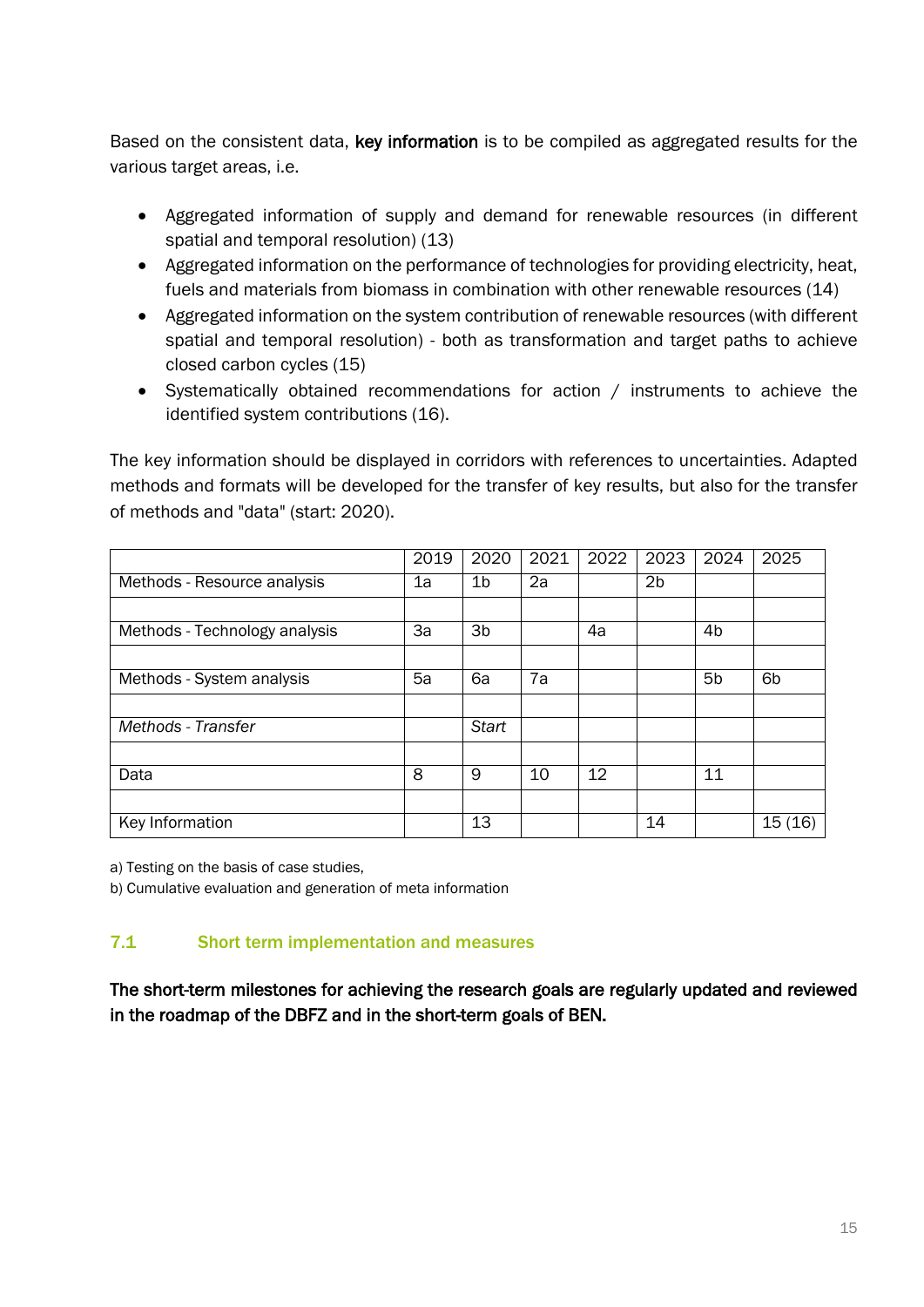# A 1 Background: anchoring BEN and BS in the research institutions UFZ and DBFZ.

With the foundation of the Bioenergy Department at the DBFZ (2008) and the establishment of the Bioenergy Department at the UFZ (2010), the cornerstone was set for the development of system analysis of bioenergy and renewable resources. Since then, it has been continuously developed further, taking into account social developments and scientific findings, while referencing the strategies of the superordinate institutions (DBFZ and UFZ).

The resulting research profiles for the work units BEN and BS represent partly for themselves, but due to the complementary anchoring in two different research institutions, they offer extraordinary possibilities to approach upcoming questions in a scientifically networked way.

The aim of this paper is therefore to derive the research priorities and approaches of BEN and BS from their respective strategies and, building on this, to develop a common approach in which the core competencies can be developed well and synergies can be fully exploited. It is based on the white paper BEN/BS of July 2015.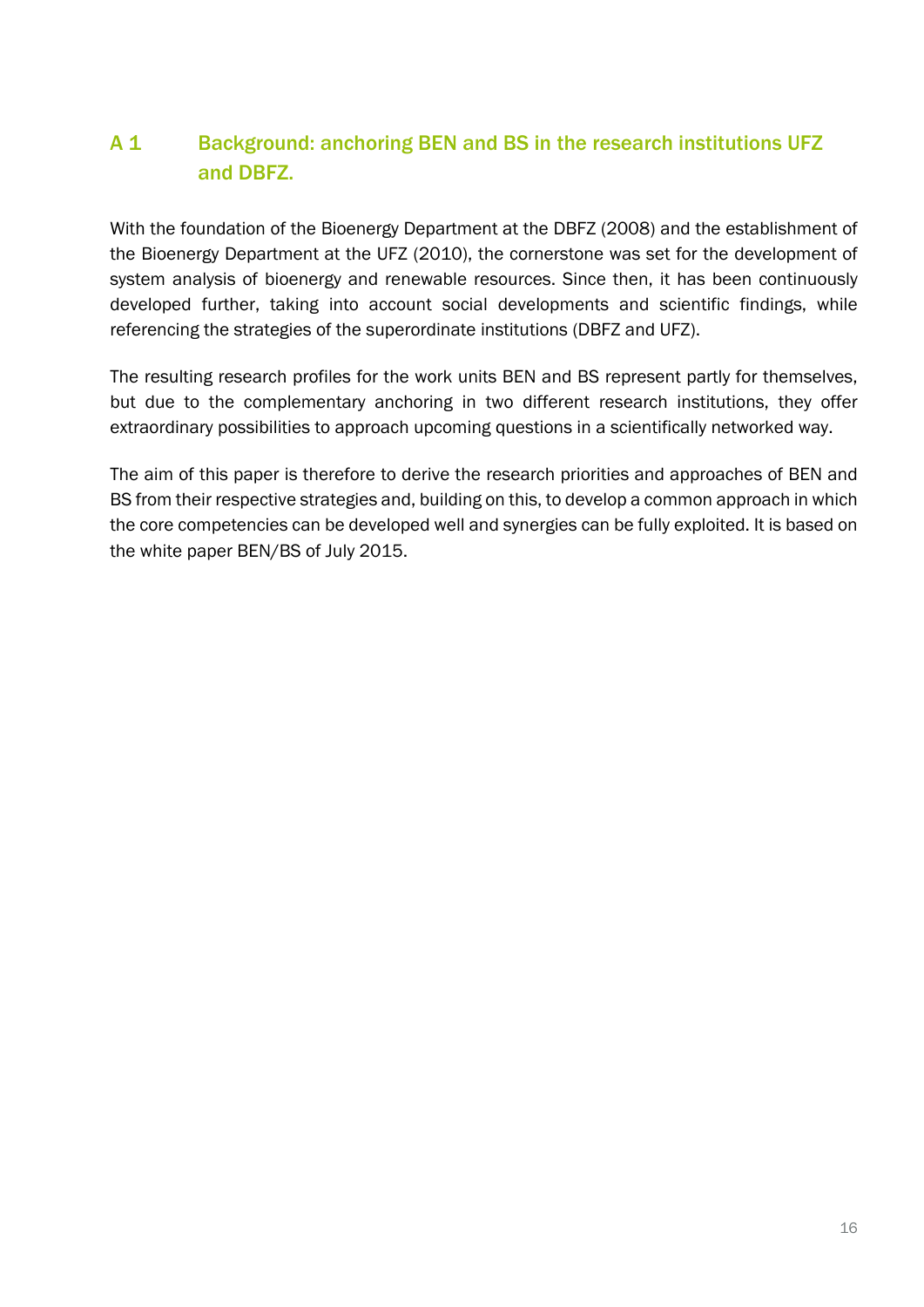#### A 2 Mission and Motivation: The BEN Department at the UFZ

Progressive climate change and resource scarcity are endangering the supply of sufficient food, energy and raw materials for a growing world population (WBGU 2011, UBA 2014). The transformation towards an increasingly renewable resource base and the management of the associated far-reaching changes is one of the major challenges of the 21st century (UN 2012, BMEL 2014). System understanding and forward-looking impact assessments can support the transformation process. The UFZ has comprehensively embraced this task in its mission (see Box A). Systematic research in both natural systems and selected production systems is considered necessary (UFZ strategy paper). As part of the Helmholtz Association, the UFZ carries out research in the medium and long term.

#### Box A: The mission of the UFZ

"The employees of the Helmholtz Centre for Environmental Research - UFZ are united by the goal of showing ways to reconcile social development with a healthy environment in times of global change. To this end, the internationally oriented UFZ creates well-founded knowledge to permanently safeguard the natural foundations of life and the opportunities for human development. It makes use of extensive expertise in the natural sciences, engineering and social sciences and many years of experience in integrated research to identify complex problems in the environment and society at an early stage and to develop precautionary solutions. Professional infrastructures, a trend-setting programme and the dialogue with all relevant actors in society make it possible to provide politicians, the public and the economy with needs-oriented knowledge and technological solutions."

The research is organised in six thematic areas - the BEN Department belongs to the "Environment and Society" thematic area. It is dedicated to the systems analysis of materialenergetic use concepts for renewable resources and their interactions, with the aim of describing them in a forward-looking manner with regard to sustainable design and developing methods to test the success of the transformation. A fundamental understanding of current and future supply technologies and their integration in the natural environment, is the basis for the knowledge-based support of decision-makers in the fields of renewable energies and bioeconomy. The interaction between technical system solutions and the changing pressure of use on the environment and society is a central issue that will be integrated into the research programme "Earth and Environment", Topic 5 (Dynamics of the Terrestrial Environment & Freshwater Resources under Global and Climate Change). The tasks of the next research period (POF4) are defined as follows:

*Sustainable renewable resources and energies 2050. The research on renewable resources will build on assessing decision-making in highly uncertain and regionally differentiated processes, such as the energy and bioeconomy transformations. We will contribute by developing spatially explicit implementation scenarios, indicators and governance arrangements with integrated assessment and systemic approaches. In doing so, our focus is on the nexuses of energy sector coupling; of energy with material use and cascading issues of new bio-based materials; and between new bio-based materials and bioenergy with carbon capture and storage. We will integrate these nexuses in a comprehensive way at the landscape level for Germany (ST5.4) by spatially explicit modeling and by life cycle assessment of renewable energies and bio-based products (RF Energy and Topic 7). This will be embedded in an analysis of human and societal drivers, impacts and governance options (in order to identify policy options and preconditions for a successful transformation of*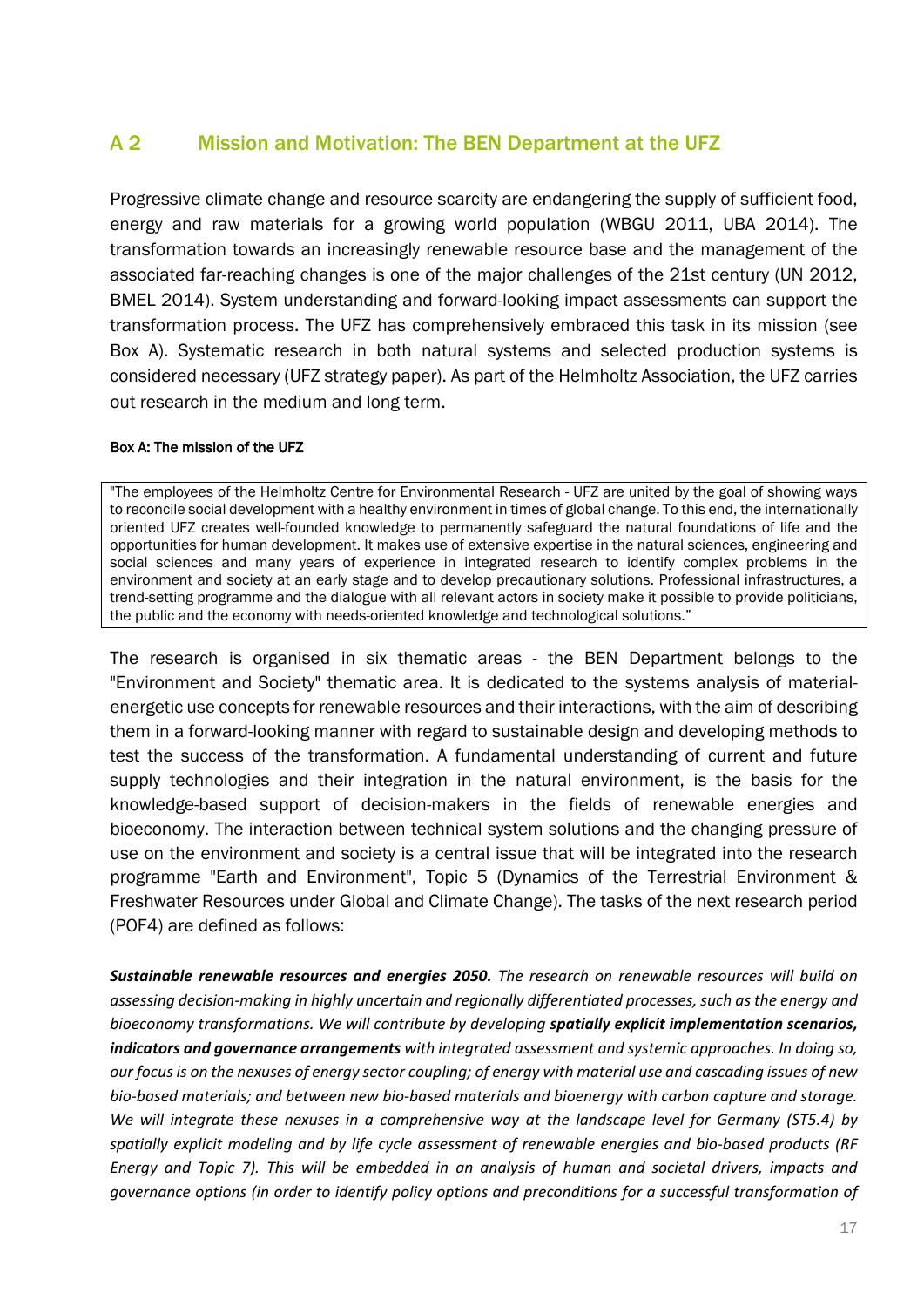*the German energy system (Energiewende). In addition, we will explore scenarios to translate our research results into internationally viable lessons for achieving the SDGs for both renewable energies and renewable resources.*

#### *Deliverables and milestones.*

- *D5.18 (2027): Scenarios, indicators and governance arrangements for sustainable renewable resources and energies. M5.18-1 (2022) Spatially explicit modeling and life cycle assessment of renewable resources and energy at landscape level in Germany. M5.18-2 (2024) Analysis of drivers, impacts and governance options for a successful transformation of the German energy system. M5.18-3 (2027) Policy recommendations for achieving the SDGs for renewable energies and renewable resources.*
- *D5.21 (2027) Barriers and enabling factors of transformations towards sustainability.*